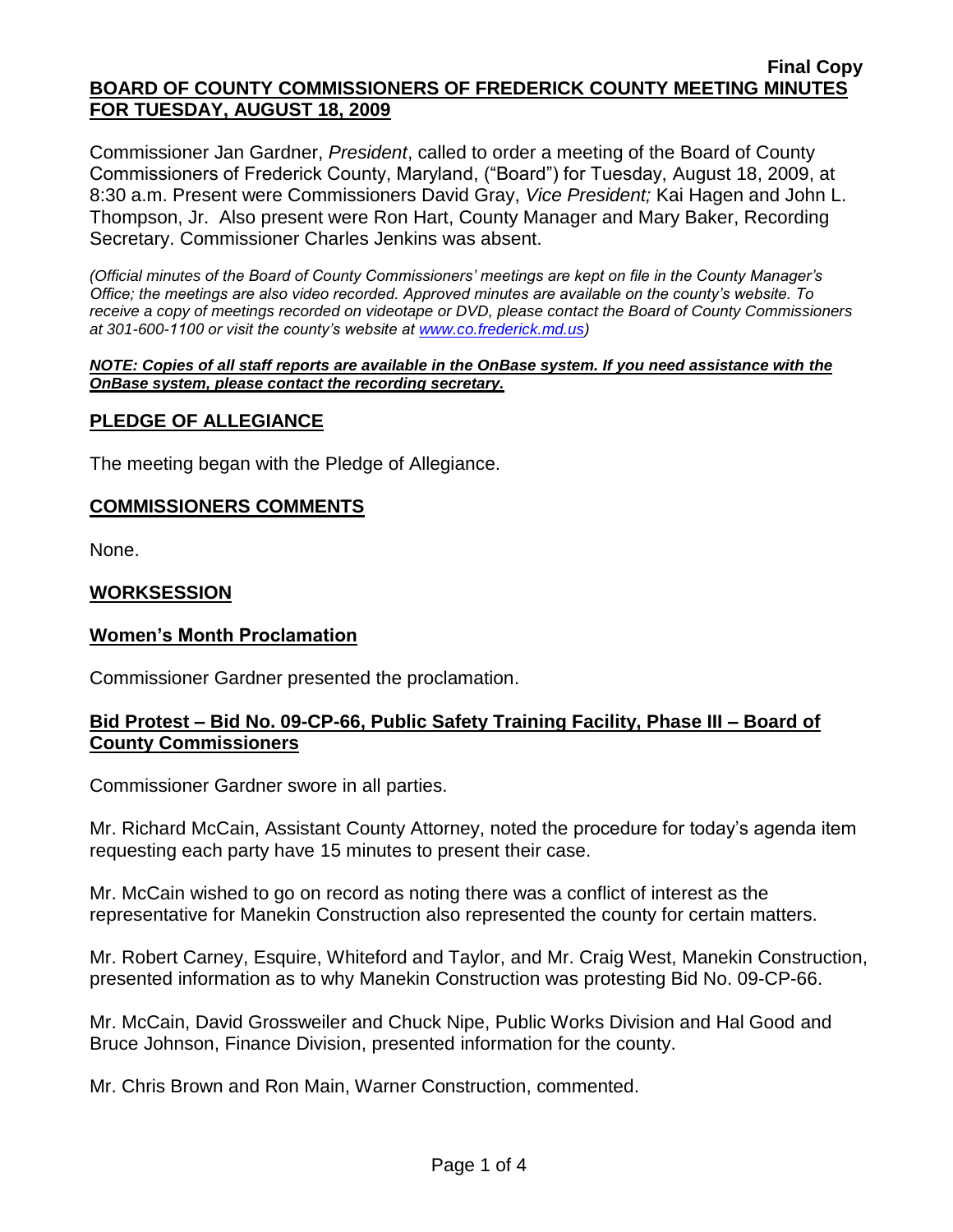Mr. Christopher Smith, Manekin Construction, was sworn in.

Each party was given five minutes for rebuttal.

At 10:15 a.m. the protest was closed.

Commissioner Thompson moved to have the Board authorize and direct Ms. Wendy Kearny, Deputy County Attorney, to prepare a memo of decision to deny the bid protest, Bid No. 09-CP-66, Public Safety Training Facility, Phase III. The Board was to review the memo of decision prior to submission. Commissioner Hagen seconded the motion that passed 4-0 with Commissioner Jenkins absent.

## **COMMISSIONERS COMMENTS**

Commissioner Gardner commented on information received from the Maryland Association of Counties (MACO) noting the state was passing more budget cuts to the counties and requested the county manager and finance staff look at funding issues within the county to prepare for the county's share of the cuts.

## **PUBLIC COMMENTS**

None.

# **QUESTIONS – PRESS**

None.

# **CLOSED SESSION**

Commissioner Gray moved to proceed into closed session in accordance with Maryland Annotated Code State Government Article §10-508(a)(3) To consider the acquisition of real property for a public purpose and matters directly related thereto. Commissioner Hagen seconded the motion that passed 4-0 with Commissioner Jenkins absent.

# **ADJOURN**

The meeting adjourned at 10:40 a.m.

Mary E. Baker Recording Secretary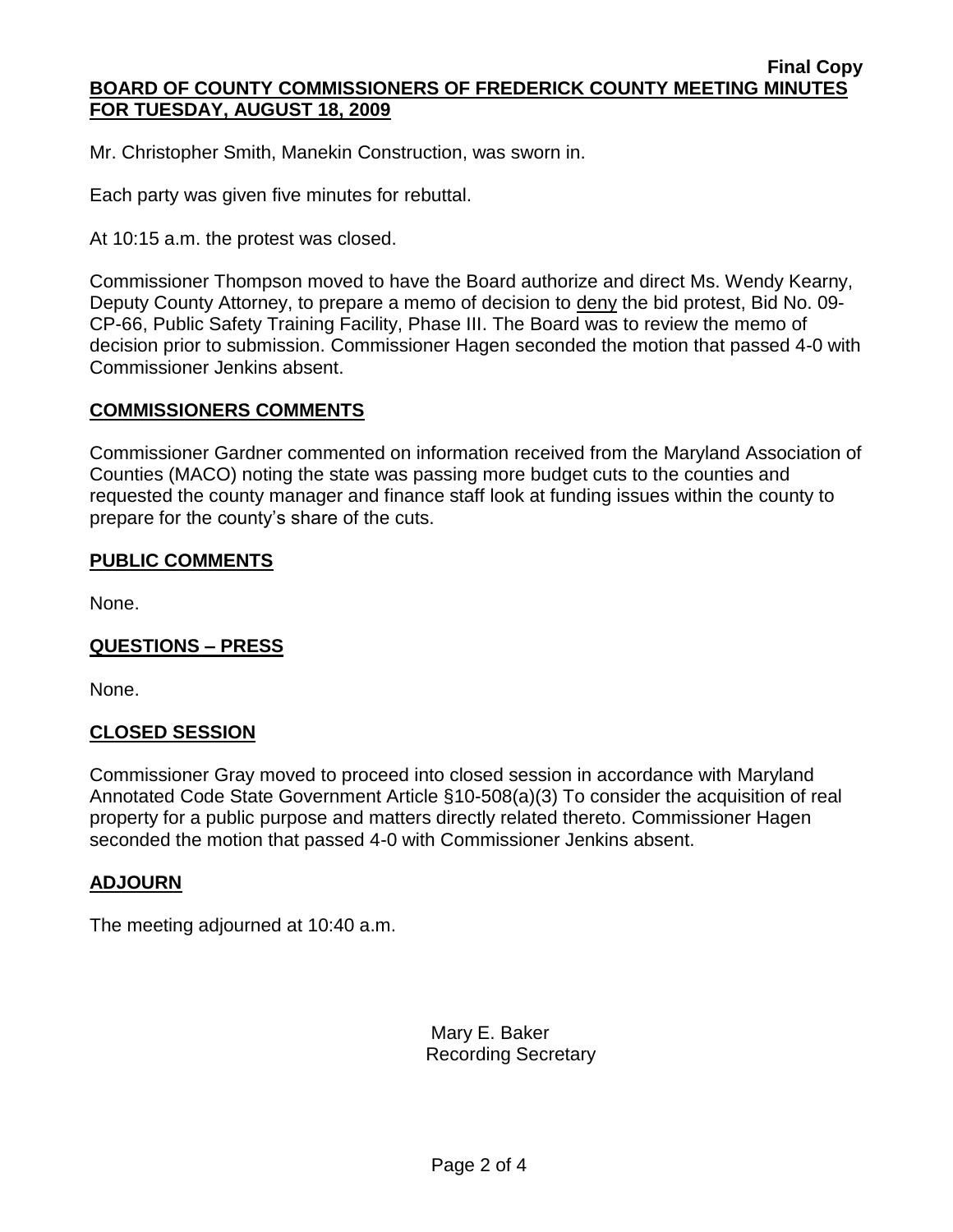### **Final Copy BOARD OF COUNTY COMMISSIONERS OF FREDERICK COUNTY MEETING MINUTES FOR TUESDAY, AUGUST 18, 2009**

# **FORM OF STATEMENT FOR CLOSING THE MEETING OF TUESDAY, AUGUST 18, 2009**

# **STATUTORY AUTHORITY TO CLOSE SESSION**

# **State Government Article §10-508(a):**

(3) To consider the acquisition of real property for a public purpose and matters directly related thereto.

# **Motion:**

Commissioner Gray moved to proceed into closed session in accordance with Maryland Annotated Code State Government Article § 10-508(a)(3) To consider the acquisition of real property for a public purpose and matters directly related thereto. Commissioner Hagen seconded the motion that passed 4-0 with Commissioner Jenkins absent.

# **Topic to be Discussed:**

To consider the lease of real property for the temporary relocation of a county facility.

Mary E. Baker Recording Secretary